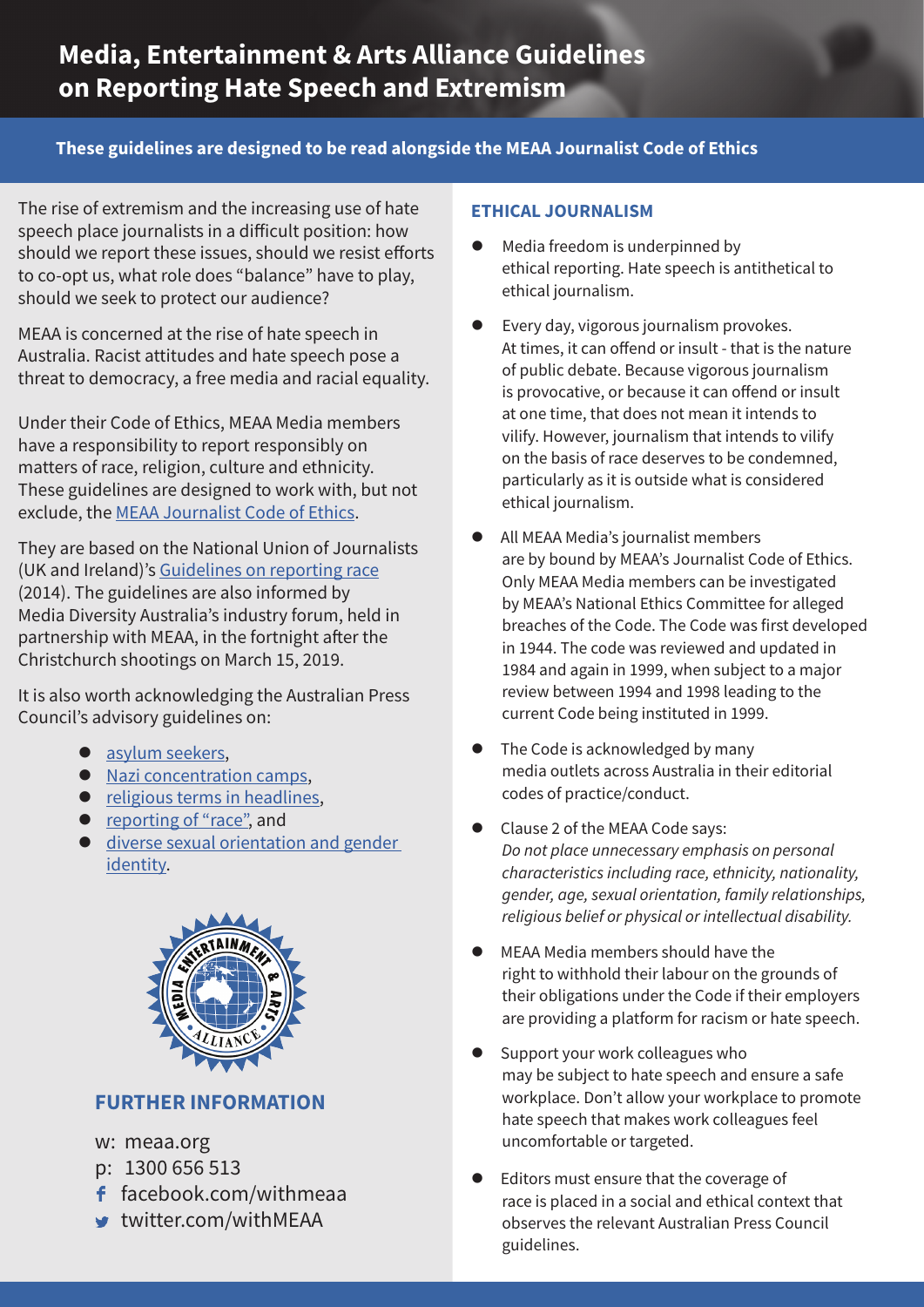### **GENERAL GUIDELINES**

- Only include a person's race, religion or ethnicity if it is relevant — would you mention race if the person was white?
- Avoid emotive or pejorative terms to describe groups of people, especially in contexts where there can be a conflation of ethnicity, race, religion and criminality.
- Avoid outdated terms that offend, e.g. "half-caste", "natives", "coloured", or "queue jumpers". Instead, ask people how they choose to define and describe themselves.
- Do not assume cultural background from a person's name – check with them or their community. Only report it when it is relevant.
- Strive for diversity and balance in your reporting, especially on social issues. Investigate the treatment and experiences of the people you interview. Remember that within communities there are diverse opinions, experiences, and treatment.
- Exercise care, balance and proportionality when covering race issues.
- Do not publish or broadcast comments that contain racist hate speech.
- Be sensitive to religion and culture for example, there is only one place called Mecca.
- l Check the MEAA's Journalist Code of Ethics for guidance.
- l Discuss the matter with your colleagues and, if need be, your union representative.
- Federal and state legislation has various interpretations of hate speech. Be aware of and inform yourself of these (see further resources at the end of these guidelines).
- The Racial Discrimination Act makes it "unlawful for a person to do an act, otherwise than in private if the act is reasonably likely, in all the circumstances, to offend, insult, humiliate or intimidate another person or group of people; and the act is done because of race, colour, or national or ethnic origin…"

#### **REPORTING RACIST ORGANISATIONS**

Consider if it is necessary to report on racist or extremist organisations – do not do so merely for the sake of "balance" or allow your journalism to provide a platform for their views. Our job is to report the truth, not provide false balance.

- As with any reporting, check the claims made by such organisations and their members. Do not allow the untrue claims of such organisations to go unchallenged.
- If you feel uncomfortable about covering racist organisations, get advice from MEAA.

#### **EXTREMIST VIOLENCE**

- Extremists seek to use the media as a platform for their actions. Do your utmost to prevent this.
- Do not broadcast violent footage or publish an extremist manifesto to get clicks and page views.
- Ask yourself if it is necessary to identify perpetrators and, if so, how much?
- Ask if you are giving the same context to a non-white or overseas-born perpetrator of extremist violence as you would to a white or Australian-born perpetrator of such violence.
- Are you treating the victims as fairly as you would anyone else in the community or are you treating people differently because of ethnicity, religion or cultural differences?
- Extremists seek to use the media as a platform for their actions. Do your utmost to prevent this and don't allow yourself to be used to promote extremist views or hate speech.

#### **REPORTING IMMIGRATION AND ASYLUM**

- l Use the term "immigrant" with caution it is sometimes wrongly used to describe people born here.
- Australia is a signatory to international laws that make us obligated to protect the rights of people seeking asylum. It is not illegal for people to seek asylum, no matter the way in which they travel to Australia. Once their claims are investigated, asylum seekers may be recognised as refugees.
- l Australia's Customs and Immigration activities have been militarised in the name of border security. Wartime secrecy provisions have been implemented to stop information